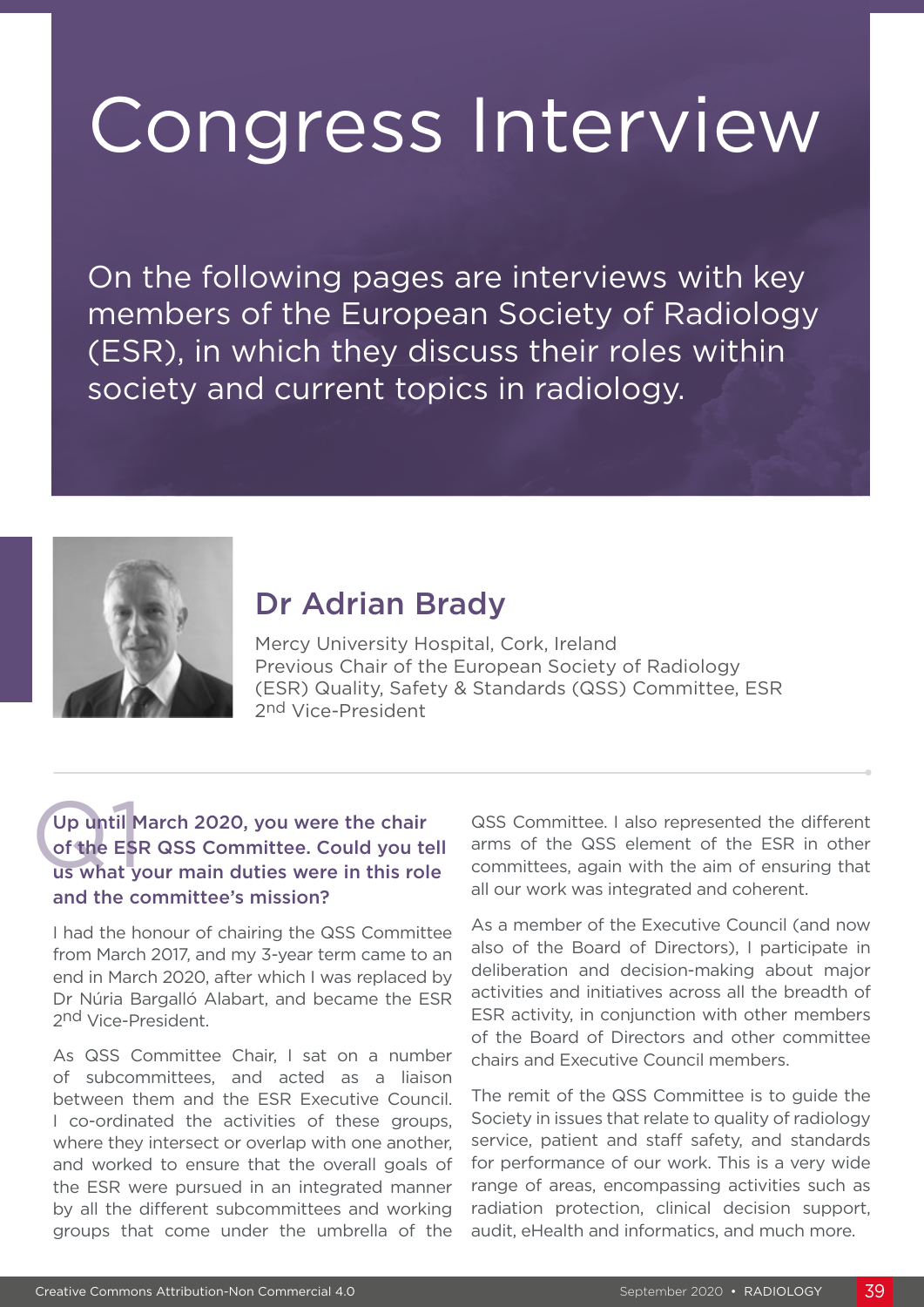

*"Undoubtedly, AI will alter how we practise radiology"*

## Could you share with us some of the projects that the QSS Committee or associated subcommittees are currently working on, and the impacts that you hope they have?

Our Ultrasound Subcommittee has recently completed a major position paper for the society on performance of ultrasound, which aims to set out the standards under which ultrasound studies should be performed, and the level of knowledge and expertise that should be available to those performing ultrasound.

During ECR 2019, our Audit Subcommittee published version 2 of Esperanto, a guide to clinical audit and a tool to facilitate audit performance. The ESR, in conjunction with the European Society for Radiotherapy and Oncology (ESTRO) and European Association of Nuclear Medicine (EANM), is currently engaged in a 30-month European Commission project (QuADRANT) to establish the status of clinical audit in all European Union (EU) member countries.

The Radiation Protection Subcommittee and the ESR Eurosafe Imaging Initiative are working on different aspects of justification of radiological exposures, taking into account the new requirements under the EU Basic Safety Standards Directive (BSSD).

In 2019, the eHealth & Informatics Subcommittee participated in the writing and publication of a major multi-society statement on the ethics of artificial intelligence  $(Al)$  in radiology,<sup>1</sup> and is currently working on a paper on Blockchain technology in radiology AI.

The Referral Guidelines Subcommittee is continually engaged in validation and updating of our imaging guidelines, and in promotion of the ESR iGuide.

All of these projects, and the many others that are also underway, are designed to provide our members with information, standards, and supports, to help them meet legislative requirements, provide the highest-quality care possible, and understand new developments in our specialty. We liaise with many other professional and official bodies across our member countries, in efforts to promote safe, high-quality radiology practice.

## As the Co-ch<br>Working Gro<br>and an exper As the Co-chair of the ESR/EFRS Working Group on Patient Safety and an experienced radiologist, how can radiologists protect patients and themselves from unnecessary exposure to radiation?

Radiation protection is fundamental to the education and daily practice of radiologists and radiographers, and is deeply imbued in all we do, from the beginning of our professional lives. Careful legislative control of radiation safety has been strengthened within the EU as a result of the recent translation into national law in all member countries of the BSSD. In our daily working lives, we all strive to ensure that patient exposure to radiation is kept to the minimum necessary to achieve healthcare benefit without risk, and to protect staff from exposure wherever possible. The recently published joint ESR/EFRS paper on patient safety<sup>2</sup> dealt with radiation safety, but also with many other aspects of patient safety, some not quite as obvious.

One very important aspect of radiation safety for patients is justification; legally and morally, any exposure to ionising radiation should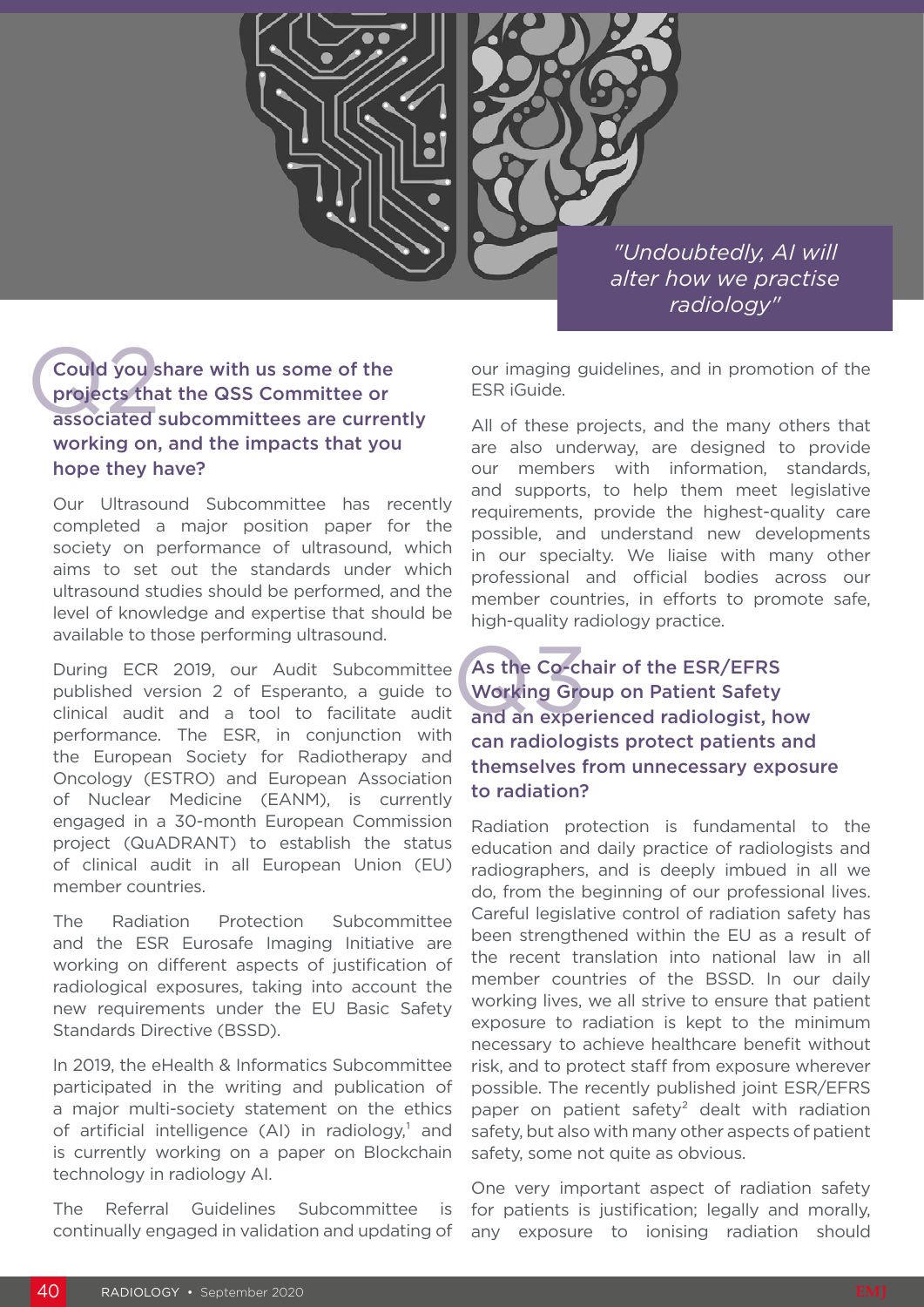be clinically justified, and radiologists and radiographers have important roles in ensuring that this principle is upheld. The use of decisionsupport tools (such as the ESR iGuide) in guiding referrers to appropriate use of imaging investigations is a key means of educating those who refer patients for radiological investigation to use radiology services wisely and safely.

## Interest in Al<br>field of radio<br>year's ESR C Interest in AI is very prominent in the field of radiology, and is a focus of this year's ESR Congress. How do you see the technology fitting into radiology, and what measures will be put in place to ensure that quality is upheld?

Undoubtedly, AI will alter how we practise radiology. Many fear that it may replace or displace human radiologists, but I believe that this fear is unwarranted. AI tools will automate many of the tasks we perform, and will guide us to new, beneficial outcomes from imaging (e.g., the use of radiomics for personalised prognostication) which are beyond our current visual-based skills. Radiologist time saved from tedious tasks (such as searching for lung nodules) can be deployed in enhanced consultation with referrers and directly with patients. If used wisely, AI tools have the potential to simultaneously benefit patients and increase the ability of radiologists to contribute positively to healthcare for the good of all. As with all new developments in medicine, rigorous post-implementation monitoring of AI products used in radiology will be required to ensure their safety and value; radiologists must be the arbiters of monitoring and maintaining this quality control.

You have speradiology and<br>statement fr You have spoken about ethics in AI in radiology and were involved in the joint statement from numerous renowned radiological associations. Are there any key concerns with regard to ethics for the use of AI in radiology, and if so, how can these be addressed?

AI is really all about data; where data come from, how they are used and manipulated, and what can be done with them. Algorithms are mathematical functions, and are intrinsically amoral; they will perform the functions they

were designed to perform with no regard for the ethics behind the outcomes unless we, the humans who develop and implement them, build in ethical controls. There are significant ethical issues underpinning the use of patient data for development of radiology AI algorithms, and their use in practice. As we develop the science of AI in radiology, we must concurrently develop and implement ethical codes under which AI is utilised. These complex issues and potential solutions are discussed in the multi-society paper on ethics of AI in radiology published in October 2019.<sup>1</sup>

## Throughout your career you have w<br>in and with institutions worldwide.<br>there any significant differences in Throughout your career you have worked in and with institutions worldwide. Are radiological practice and safety measures between the countries that you have experienced?

I received my medical and radiology training in Ireland, with further radiology fellowship training in Canada. I've been privileged to work as a radiologist in Ireland, Canada, and (very briefly) the UK, and to teach and lecture in many other countries. While there are differences in how medical care is organised and delivered among all countries, the fundamentals are universal. There is a thirst for and openness to radiology education everywhere, and a sincere desire to deliver the highest-possible quality of care with the available resources.

No country's healthcare system is perfect. In an ideal world, I would like to see a system that delivers appropriate care in a timely fashion, in an affordable way, and without bias or discrimination, according to need.

One feature of some systems which I've observed is a sclerotic approach to new developments, which can lead to resource availability lagging years behind technical capability and clinical innovation. If increased access to diagnostics, especially radiology, confers proven benefit, then the radiologist and other staff numbers needed to deliver those services and the equipment they need to do their jobs must be provided. False economies of restricting resources to limit utilisation lead to worse outcomes in the long term, often at greater ultimate expense.